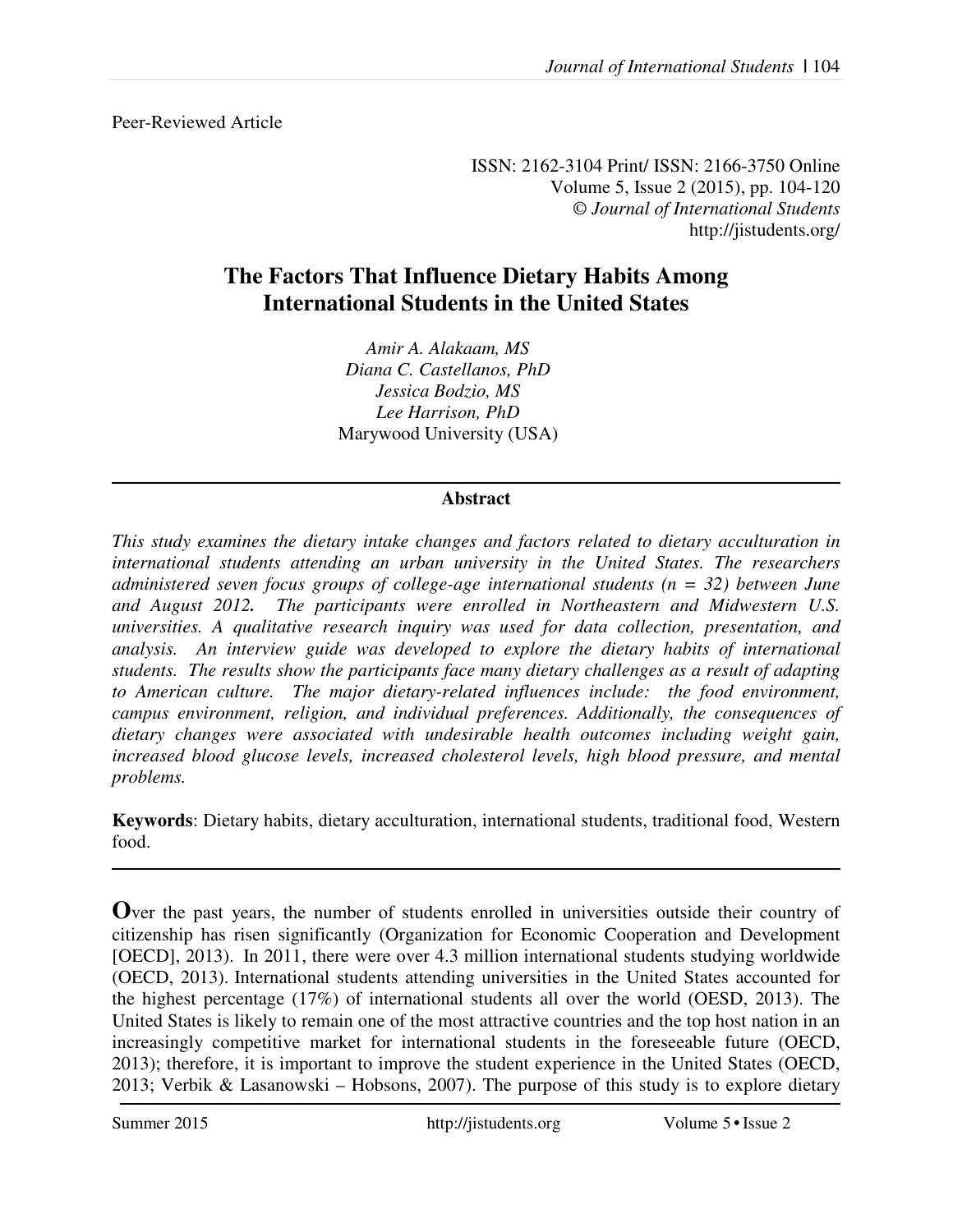intake changes and factors related to dietary acculturation in the U.S. college-age international student population.

### **Literature Review**

As international students assimilate to customs and culture of the host country, they also change their dietary practices (Edwards, Hartwell, & Brown, 2010). Adaption to the host culture is associated with poor diet quality (Brittin & Obeidat, 2011), primary effects on food choice, eating habits, and physical health (Papadaki, Hondros, Scott, & Kapsokefalou, 2007; Winham, 2009). Past studies have indicated that changes in individuals' eating habits after they move to the United States can result in undesirable health outcome such as excessive weight gain and development of chronic diseases (Satia-Abouta, Patterson, Neuhouser, & Elder, 2002; Winham, 2009).

Traditional food is a food with particular characteristic in term of the use of raw ingredients which differentiate it from other processed and convenience food (Trichopoulou, Soukara, & Vasilopoulou, 2007). Outside of the United States, traditional foods such as bulgur salad in the traditional Mediterranean diet are typically high in fiber, low in saturated and transfat, high in carbohydrates, and frequently have a variety of fresh vegetables and fruits (Ayala, Baquero, & Klinger, 2008; Chatterjee, 2005; Renzaho & Burns, 2006; Trichopoulou, Soukara, & Vasilopoulou, 2007). However, diets in the United States are high in calories from sweeteners and saturated fat, high in salt, and low in carbohydrates and fiber such as fast food (Drewnowski & Popkin, 1997; Patil, Handley, & Nahayo, 2009; Winham, 2009). Acculturation is also positively related to length of residence in the United States and with consumption of American food products such as pizza, hotdogs, and American coffee (Brittin & Obeidat, 2011).

Knowledge of food choices and preferences as well as the factors that influence eating habits of international students from various ethnic groups is necessary in order to provide effective nutrition education and care to an increasingly diverse population (Brittin & Obeidat, 2011; Verbik & Lasanowski – Hobsons, 2007). However, little is known about college-age international students' food experience and dietary habits after arrival in the United States. To gain understanding of dietary behaviors among international students, the following question was investigated: What factors influence dietary acculturation among a group of college-age international students in the United States.

### **Research Method**

In this study, the grounded theory was used for data collection, analysis, and presentation. The grounded theory of qualitative research was utilized to explore dietary acculturation in the target population. Grounded theory research is a qualitative tradition built on compared concepts (Glaser, 1992; Strauss & Corbin, 1990) and is viewed as a relatively easy approach to qualitative research (Bryant & Charmaz, 2007), that enables theories to emerge from the data collected (Urquhart, 2001). Grounded theory allows processes to emerge and discover the relevance of the data; the theory obtains an abstract analytical outline of phenomena that related to a specific situation (Creswell, 1998). This method follows a systematic yet flexible process to collect, code, and make connections among the finding; and develop theories that emerge from the data (Hage, 1972).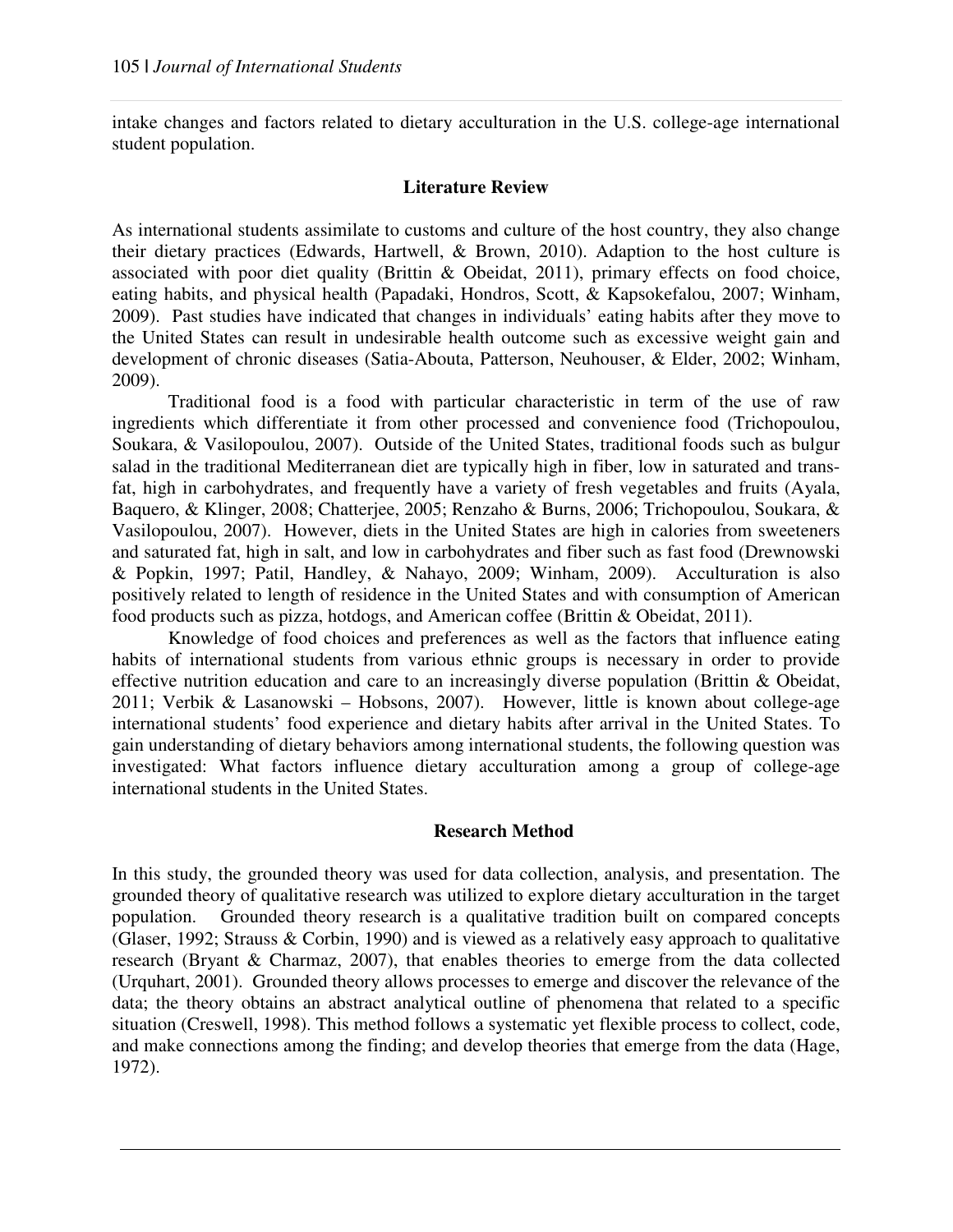## **Researchers and Trustworthiness**

In the qualitative study, the researchers consider as an instrument for data collection and analyses (Bodgan & Biklen, 2007). In the current study, the researchers have a different background. The first author is an international master students, had participated in previous research related to international student dietary habits and nutrition policy. The second and third authors are faculty members in the Nutrition departments in Marywood University in Pennsylvania and registered dietitians (RD). The fourth author is a full professor, a chairperson of Nutrition and Dietetics Department in Marywood University and an RD. The authors had several years' experiences in the qualitative and quantitative research related to dietary acculturation, dietary habits of immigrants, and food researches. The researchers make effort to prevent the personal connections to international students affects the study process and the data analyses. The researchers endeavored to make the data more rigorous and far from biases by using multiple researchers in the coding process and data analyses.

To ensure trustworthiness a team was recruited to provide feedback on the article's manuscript and to involve the authors in questioning data collection and analyses. This team included two faculty members in the nutrition department and three doctoral students from two different U.S. Universities who study dietary acculturation, nutrition policy, and food system. Feedback from other researchers and student informants was used to support data finding and analyses, and to confirm content validity. The data assumptions about international students' dietary habits were honestly reported and discussed among authors to ensure data quality and trustworthiness, as these method used to inform dependability, conformability, and credibility (Lincoln & Guba, 1986).

## **Procedure**

The Institutional Review Board approved this study under Marywood University Institutional Review Board. The primary researcher conducted seven focus group interviews using an interview guide. There were four to six participants in each focus group. The interviews were held in a location referred by the participants as public and easily accessible, the location identified after the researcher asked all the participants where they would like to meet. During the focus groups, each participant first read and signed an informed consent form before participating. The primary researcher administered the interview guide (described below) to each focus group and utilized a note taker. Probes were used to further explore or clarify statements made by the participants. Each focus group was audio-recorded and then transcribed verbatim by the trained research assistant within 48 hours after the interview was completed. The focus group recruitment and process continued until data saturation was reached.

## **Focus group interview guide**

The principal investigator (PI) developed a focus group interview guide. The questions in the guide were based on literature review and used concepts from previous studies (Brittin  $\&$ Obeidat, 2011; Edwards, Hartwell, & Brown, 2011; Jabber, Brown, Hammad, Zhu, & Herman, 2003; Pan, Dixon, Himburg, & Huffman, 1999; Yeh et al., 2008). The guide generated discussion around the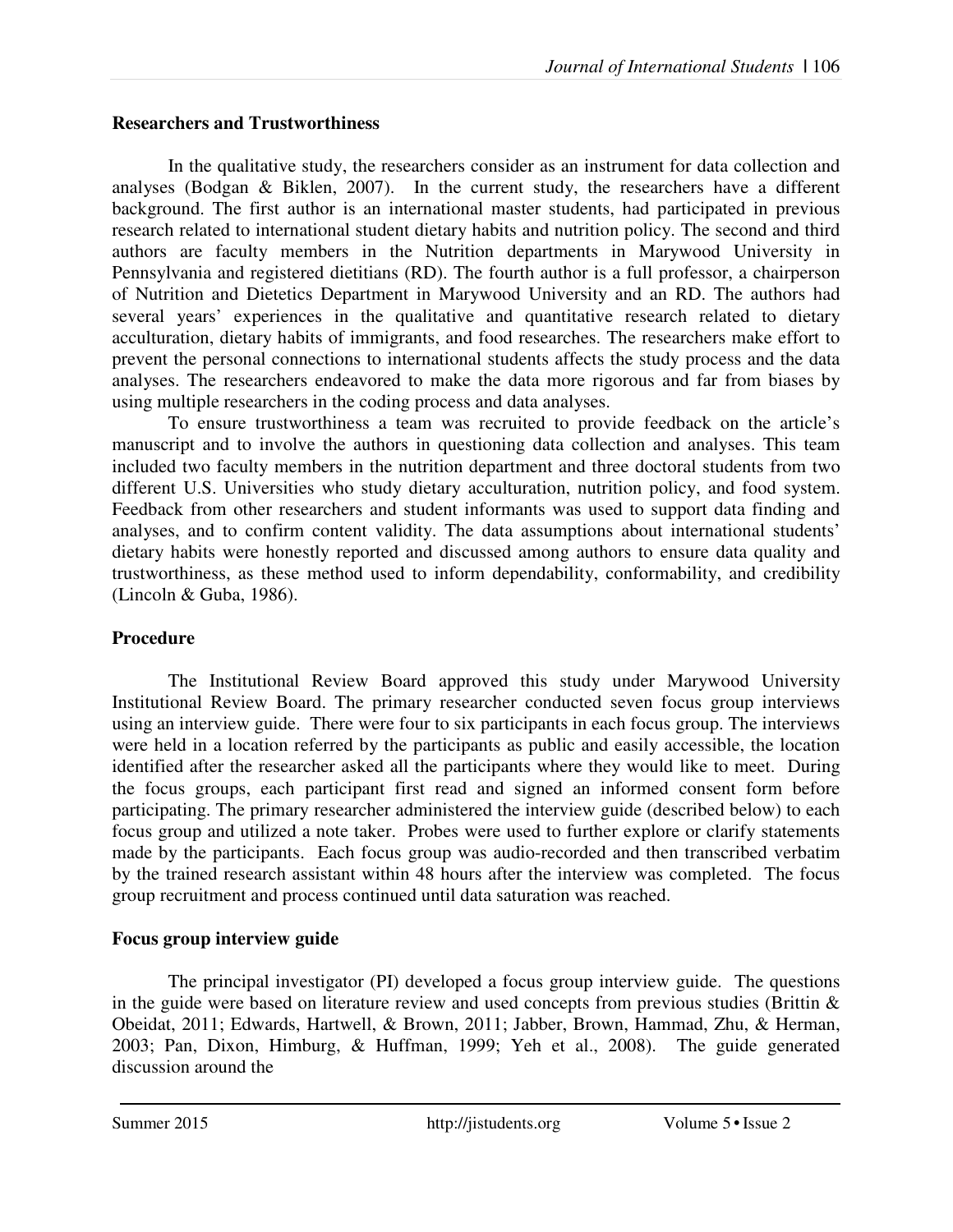following constructs: (a) previous dietary habits prior to coming to the United States, (b) current dietary habits and food choice changes, (c) the influence of different factors on these changes, and (d) the overall health effects after living in United States. Appendix 1 provides list of the questions in the guide. The guide was reviewed by three registered dietitians. Furthermore, it was pretested with three international students (one undergraduate student and tow graduate students) representing the target population for clarity and understanding, and to confirm content validity. Changes were made based on the review and pretest.

| <b>Focus Group Participant Demographic and Social Characteristics (n=32)</b> |                    |                               |  |  |
|------------------------------------------------------------------------------|--------------------|-------------------------------|--|--|
| Characteristic                                                               | Category           | <b>Number of participants</b> |  |  |
| Sex                                                                          | Male               | 20                            |  |  |
|                                                                              | Female             | 12                            |  |  |
| Home country                                                                 | Asia               | 15                            |  |  |
|                                                                              | South Asia         | 3                             |  |  |
|                                                                              | Middle East        | 13                            |  |  |
|                                                                              | Latin American     | $\mathbf{1}$                  |  |  |
| Race                                                                         | White              | 13                            |  |  |
|                                                                              | Latino             | 1                             |  |  |
|                                                                              | Asian              | 18                            |  |  |
| Time in United States                                                        | 6 months - 2 years | 9                             |  |  |
|                                                                              | $2 - 4$ years      | 23                            |  |  |
| <b>Status</b>                                                                | Single             | 18                            |  |  |
|                                                                              | Married            | 14                            |  |  |
| Residence in the United States                                               | Northeast          | 17                            |  |  |
|                                                                              | Midwest            | 15                            |  |  |
| Religion                                                                     | Muslim             | 17                            |  |  |
|                                                                              | Christian          | 7                             |  |  |
|                                                                              | <b>Buddhism</b>    | 3                             |  |  |
|                                                                              | Sikhism            | 1                             |  |  |
|                                                                              | Confucius          | 1                             |  |  |
|                                                                              | None               | 3                             |  |  |
| Level of education                                                           | Undergraduate      | 8                             |  |  |
|                                                                              | Graduate           | 24                            |  |  |

# **Table 1**

### **Participants**

Snowball sampling was used to recruit participants. This type of sampling is useful and cost efficient when further participants of a specific topic are needed and a limited number are available (Salganik & Heckathorn, 2004). The primary researcher contacted acquaintances that were college students at five different U.S. urban universities; three in the Northeastern and two in the Midwestern United States. The acquaintances provided fellow international students with the necessary information regarding the study. If the international student expressed interest in participating, then he or she contacted the primary researcher in order to acquire additional information. The inclusion criteria for participation were as follows: aged 18-40 years, fluent in the English language, had been in the United States between six months to four years, and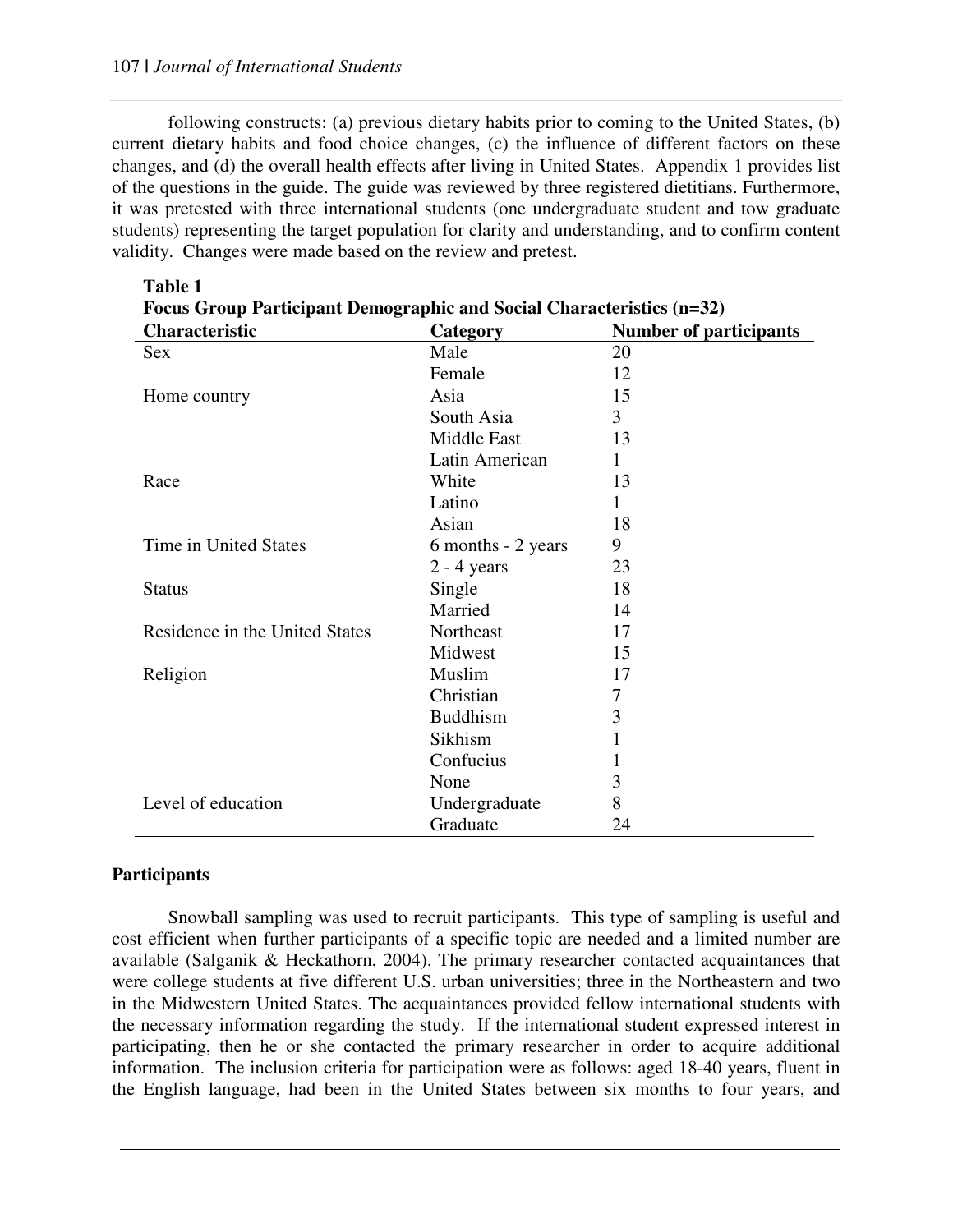enrolled in a U.S. university. All participants were international students. This included holders of U.S. student visas (F-1 Visa, J-1 Visa, and M-1Visa), as well as individuals who were born in the United States but left before the age of two and only returned upon entrance into a university.

There were seven focus groups with a total of 32 male and female international students, of the 32 students, 20 were male and 12 were female. Age ranges for the participants from 19 to 38 years. Participants represented five U.S. urban universities; three were located in the Northeast and two in the Midwest. Table 1 provides characteristics information of the participants.

## **Analysis**

The analysis started after the first interview. Three trained coders in qualitative inquiry analyzed the data to check for consistency, two were nutrition graduate students and one was nutrition faculty in Marywood University. The grounded theory of qualitative research was used for data collection, analysis, and presentation (Urquhart, 2001). Grounded theory research is a qualitative tradition built on compared concepts (Glaser, 1992; Strauss & Corbin, 1990) and is viewed as a relatively easy approach to qualitative research (Bryant & Charmaz,  $2007$ ), that enables theories to emerge from the data collected.

The researchers followed this systematic method to collect and code the data; and to develop theories from the data collected during the interviews (Hage, 1972). The researcher analyzed the data collected from participants by using constant comparison method as one of component included in grounded theory to search for recurring themes in the transcripts (Bryant & Charmaz, 2007). During data collection and analysis the researcher grouped and conceptually labeled the similar data during a process called open coding, which is the first stage to analyze the data in the qualitative research (Urquhart, 2001). The open coding yielded several ideas which became the key findings of the data analysis (Strauss, 1987; Urquhart, 2001). Then, the researcher categorized, linked, and organized concepts by relationship in a process called axial coding. Conditions and dimensions were developed, and finally through an interpretive process called selective coding, the study's themes emerged (Glaser, 1978; Glaser, 1967; Strauss, 1987). In this stage, the resulting strategies were fully shaped out and the core category became saturated (Urquhart, 2001). The researchers used the participants own language to identify the categories and to emerge the themes and to represent the results.

## **Results**

Analysis of data extracted four major themes associated with dietary acculturation among international students in the United States: (1) eating patterns, (2) influences on dietary habits changes after migration, (3) resistance to changes in dietary patterns, and (d) the consequences of these changes.

## **Themes**

**Eating Patterns.** According to this study, eating patterns were defined as the decisions that an individual makes when choosing which foods to eat. These patterns were divided into two subcategories: (a) eating patterns in the home country and (b) eating patterns in the United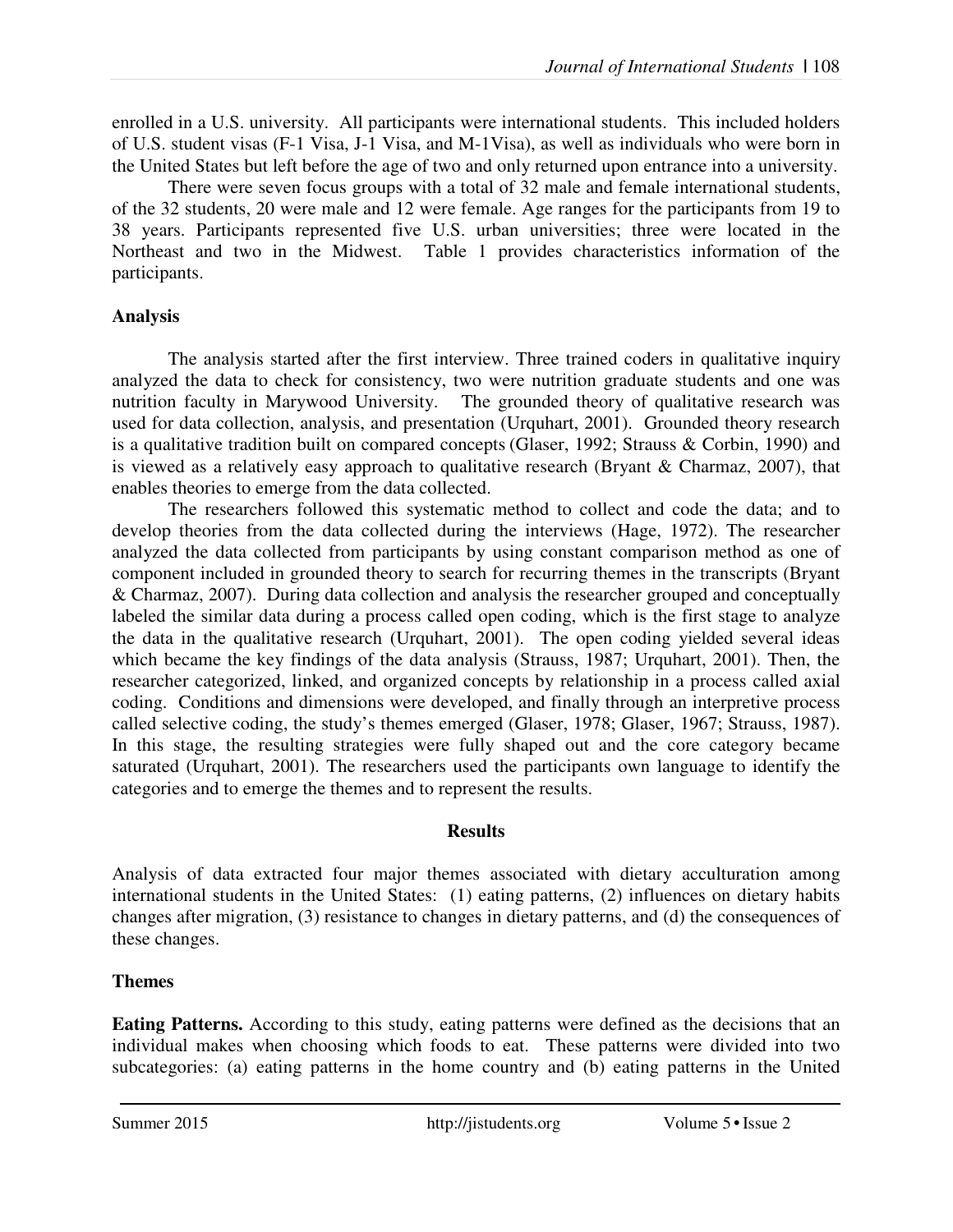States. Table 2 provides the study findings about participants` dietary habits in the home countries versus the United States.

| Dietary habits  | Home countries                                               | <b>United States</b>                                                 |
|-----------------|--------------------------------------------------------------|----------------------------------------------------------------------|
| Eating patterns | Mainly traditional food                                      | Mainly American food                                                 |
|                 | Simple and basic                                             | Convenience food                                                     |
|                 | Commensal eating                                             | Eating alone most of the time                                        |
| Meals           | Home cooked meal                                             | Simple preparation food                                              |
|                 | Specific meal time                                           | Unstructured meal                                                    |
|                 | Eating meals with three courses                              | Consuming more meals                                                 |
|                 | Small food portion size                                      | Large food portion sizes                                             |
|                 | Consuming breakfast daily                                    | Skipping breakfast / light breakfast                                 |
|                 | No late night meal available.                                | Late night meal available                                            |
|                 | More varied                                                  | Less varied                                                          |
|                 | Less meat                                                    | More fast food and meat                                              |
|                 | Fresh fruits and vegetables<br>Limited snacking and desserts | Less fresh fruits and vegetables<br>Consuming snacking and desserts. |
|                 | Drinking traditional tea                                     | Drinking coffee                                                      |

| <b>Table 2</b> |                                                                              |  |
|----------------|------------------------------------------------------------------------------|--|
|                | Dietary Habits in the Home Countries vs. Dietary Habits in the United States |  |

*A. Eating patterns in the home country.* The main foods that the participants consumed in the home country were traditional foods, which were defined as the foods that the participant normally ate and were culturally familiar. These foods were fresh prepared, simple, and basic, such as meat, eggs, fish, beans, vegetables, fruit, seeds, and milk. (Drewnowski & Popkin, 1997; Winham, 2009).

Participants consumed a variety of traditional foods such as: eggs, bread, rice, meat, fruits, and vegetables. The participants indicated that the foods consumed in the home countries were fresh with limited frozen and processed products. Furthermore, participants mentioned that there were not any food labels in the home countries. They tended to associate food labeling with processed foods, and therefore believed that the foods they formerly consumed were fresh and healthy. The participants mentioned that fast food restaurants in their home countries were expensive and the units offered traditional food items (like rice in Indonesia).

When asked about meals, most of the students (80%) said that meals are home cooked, occur mostly at homes on a daily basis, are varied, filling, and small in portion size, and take place at a specific time during the day. Breakfast is around 8:00 a.m., lunch is around 1:00 p.m., and dinner is around 7:00 p.m., with limited desserts and snacking, and no late night meal. Most of the participants drank traditional tea (90%) (black or green tea leaves brewed and boiled in water for several minutes) the majority of the time.

Usually the woman of the household, such as a mother or wife, provided and prepared the meal. One male student from Pakistan summed up these patterns:

Back home we ate all sorts of foods. We have all sorts of cuisines over there; I've eaten all types of foods from my home country. I ate with my family because I lived with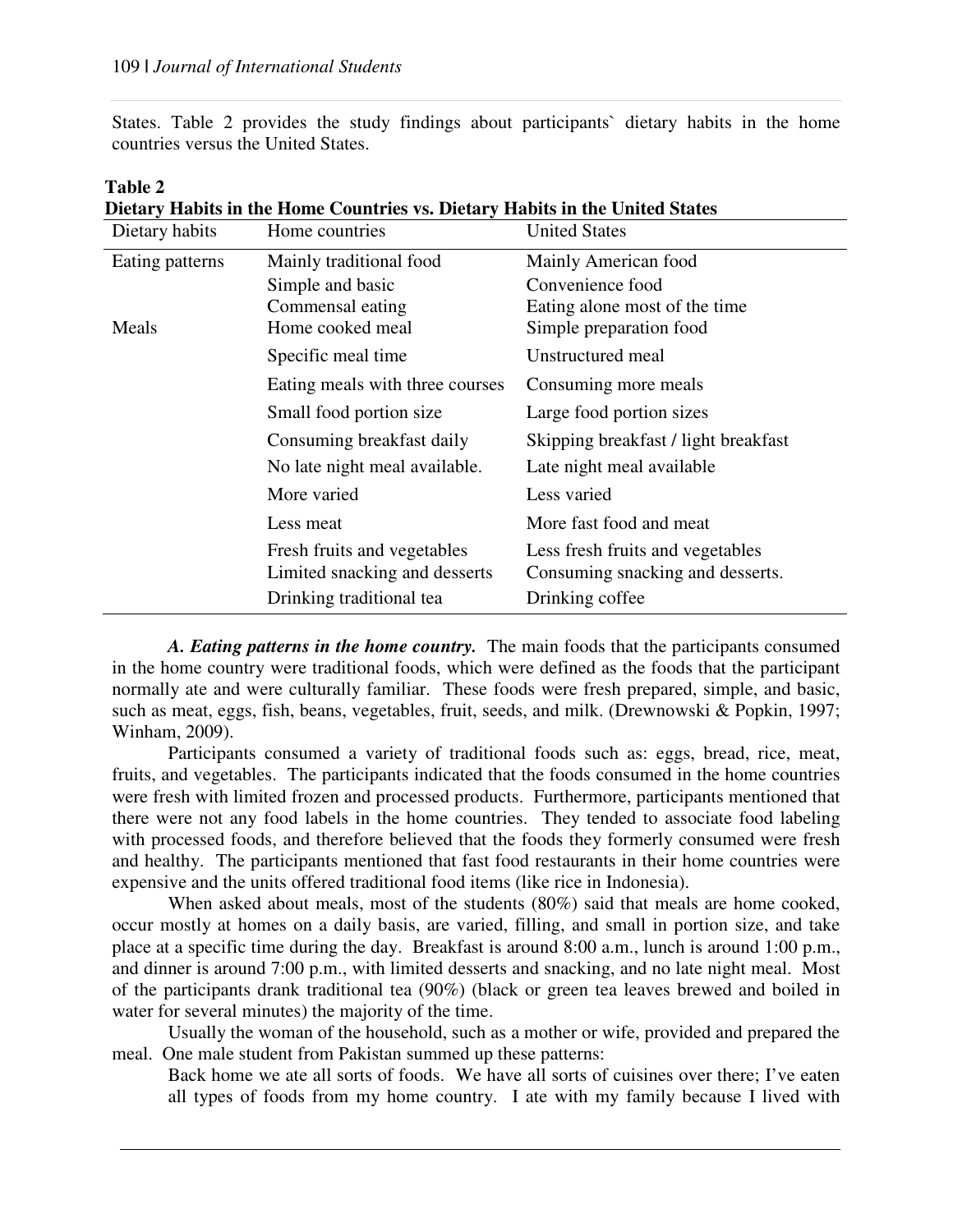them. Friends, at least I had one meal with them, maybe lunch, and then I met with my family for dinner

Another student from Iraq said:

 A homemade meal, rice is the major dish, bread of course in the breakfast, lunch, and dinner. For breakfast I ate eggs and drank tea and I never drank coffee. I ate bean or fresh okra stew with rice for lunch.

*B. Eating patterns in the United States.* The main foods the participants eat in the United States were associated with an American diet; according to this study, defined as: foods that are not native to the individual home country and are commonly high in fat, meats, and sugar; and low in fresh fruits and vegetables; however, this food chose by participants and cannot represent all American foods.

Students who moved to the United States indicated a higher consumption of fried food, meats, sugar, salt, convenience food (frozen, cans, and ready to eat food), cereals, bread, dairy products, soda beverages, snacks, desserts, and less fruits and vegetables. The majority of the students mentioned drinking coffee in the United States instead of tea and skipping breakfast or eating a light breakfast. The students agreed that traditional food items are different in the United States than in their home country in terms of price and quality. It is difficult to find the ingredients of traditional food in most of the local stores in the United States. The students said that the traditional food items in the United States are modified or processed (i.e. have too much salt and sugar). An Asian female student said:

I eat more meat here than in China, especially for lunch and dinner. For breakfast I have milk and cereal. I don't drink soy milk anymore, it's not common here. I don't really drink tea as often and sometimes I'll drink coffee. And since I go to school and my schedule is different, my lunch is different every day. Sometimes it may be at 12 o'clock, sometimes 2 o'clock. I might have snacks like energy bar after lunch. I didn't do that in China.

When asked about meals most of the students said meal patterns were unstructured, the students were consuming more meals in the United States (four meals) at different times according to free time and what was available. The portions provided at meals were larger. Most of the students were eating alone or with friends. Some of the students tried to cook but the majority of them were eating convenience foods or in the fast food restaurants due to lack of time and cooking skills. A Muslim student said:

When I came to the States my food changed a lot. For example, I eat cereal with milk and coffee in the breakfast, no more tea. I go to Subway for lunch twice a week or cook in the home some salad and cheese sandwich. I eat alone. I don't consume traditional food because it is not available here near the campus and in most of the regular stores they don't have Halal food.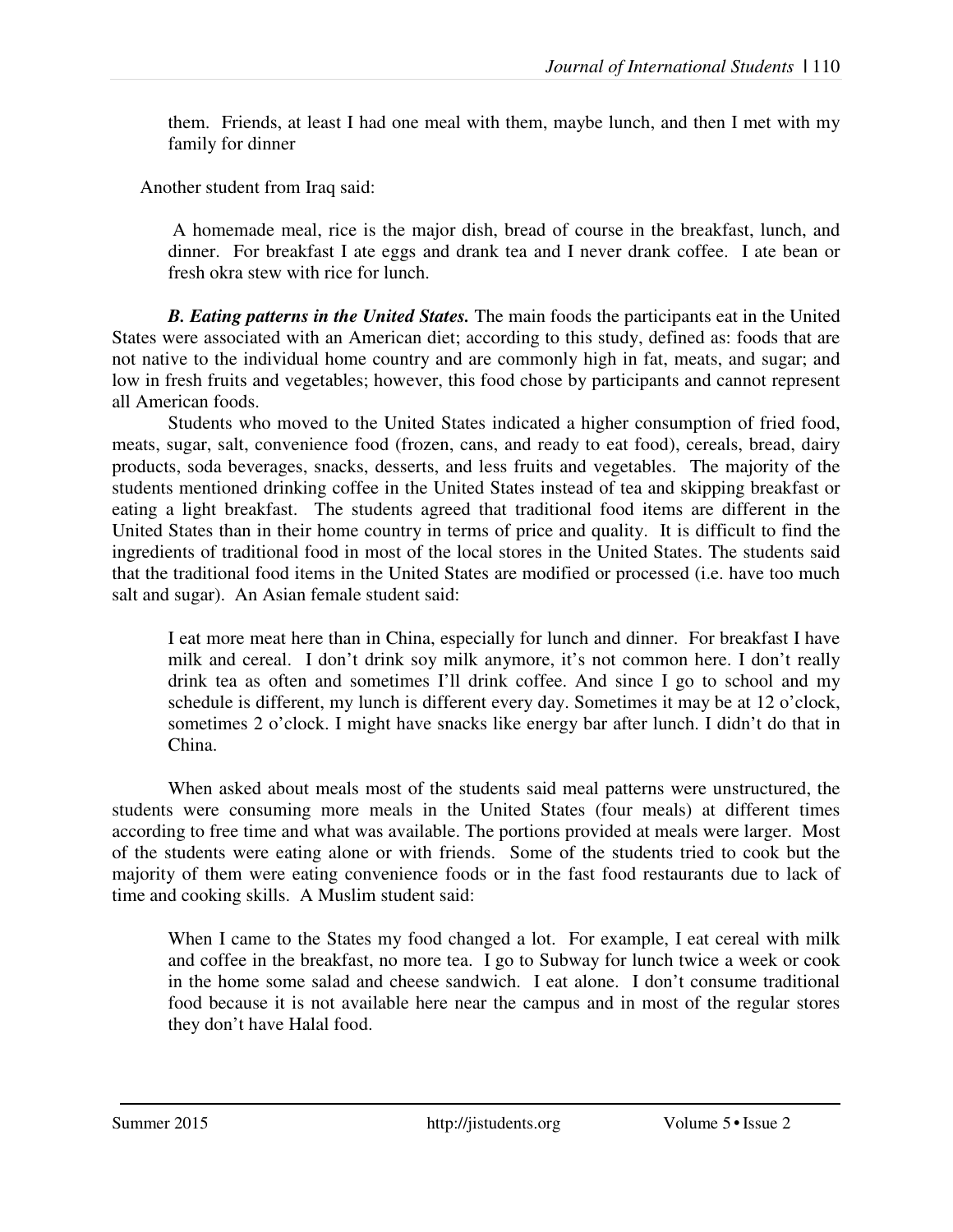### **2. Influences on Dietary Habits Changes after Migration**

Students referred to the food environment, individual preferences, religion, time, and campus environment as the major factors that influence the process of dietary habits change and the adaptation to the U.S. culture.

*Food environment.* This environment is a collection of several factors such as: place where food is obtained, food prices, community characteristics, restaurant proximity, store availability, and other factors that influence individual's food choices and eating habits (Willis & Buck, 2007).

Subcategories of food environment are food access and food availability.

*Food access.* Food access, according to this study, was defined as having sufficient resources economically and physically to obtain appropriate foods for a nutritious diet. Food access is also associated with economic factors, time of immigration, and/or employment status (Winham, 2009). Across the focus groups, access to the fast and convenience foods were easy, while traditional food items were difficult to obtain. The factors that play the major role in food access are (a) economics and (b) transportation.

*A. Economic influences in the United States.* Food cost plays a role in the dietary pattern changes. The participants from Middle East and Asia said that meat and vegetables are in the same price range in the United States, whereas in the home country vegetables are cheaper than meat, so the student prefer to buy meat products in the United States. A student from Malaysia said:"I consume more meat here because it is cheaper compared to fruits and vegetables."

The participants agreed that fast and convenience food is cheaper and this makes them consume more of these items; furthermore, the traditional food items are more expensive and poor in quality. A participant from Turkey said: "The food in Turkish stores in the United States have a passed expiration date or is very near, like a few months, so I can't save it for a long time, and it is expensive."

*B. Transportation.* The participants mentioned that the traditional stores were located in big cities while convenience food stores and fast food restaurants are within walking distance. Public transportation to the traditional stores is limited, especially in the Northeast universities. The students rely on friends who have cars for trips to the stores, or they go to shop as a group once weekly or monthly. A student in one of the Northeastern universities said: "The first year I didn't have a car so that was a struggle. I would ask my friends to take me or get things for me. The public transportation is bad here."

*Food availability.* Food availability was defined as: having available quantities of food on a consistent basis near a person's living area (Yusuf et al., 2001). The participants mentioned that there are fewer traditional food ingredients available in the United States, whereas there are more American food choices. In general there is less fresh produce in the United States. A participant from Korea said:

The biggest thing influencing my diet in United States is the system of the grocery in America. In Korea we have many kinds of food stores near home especially small stories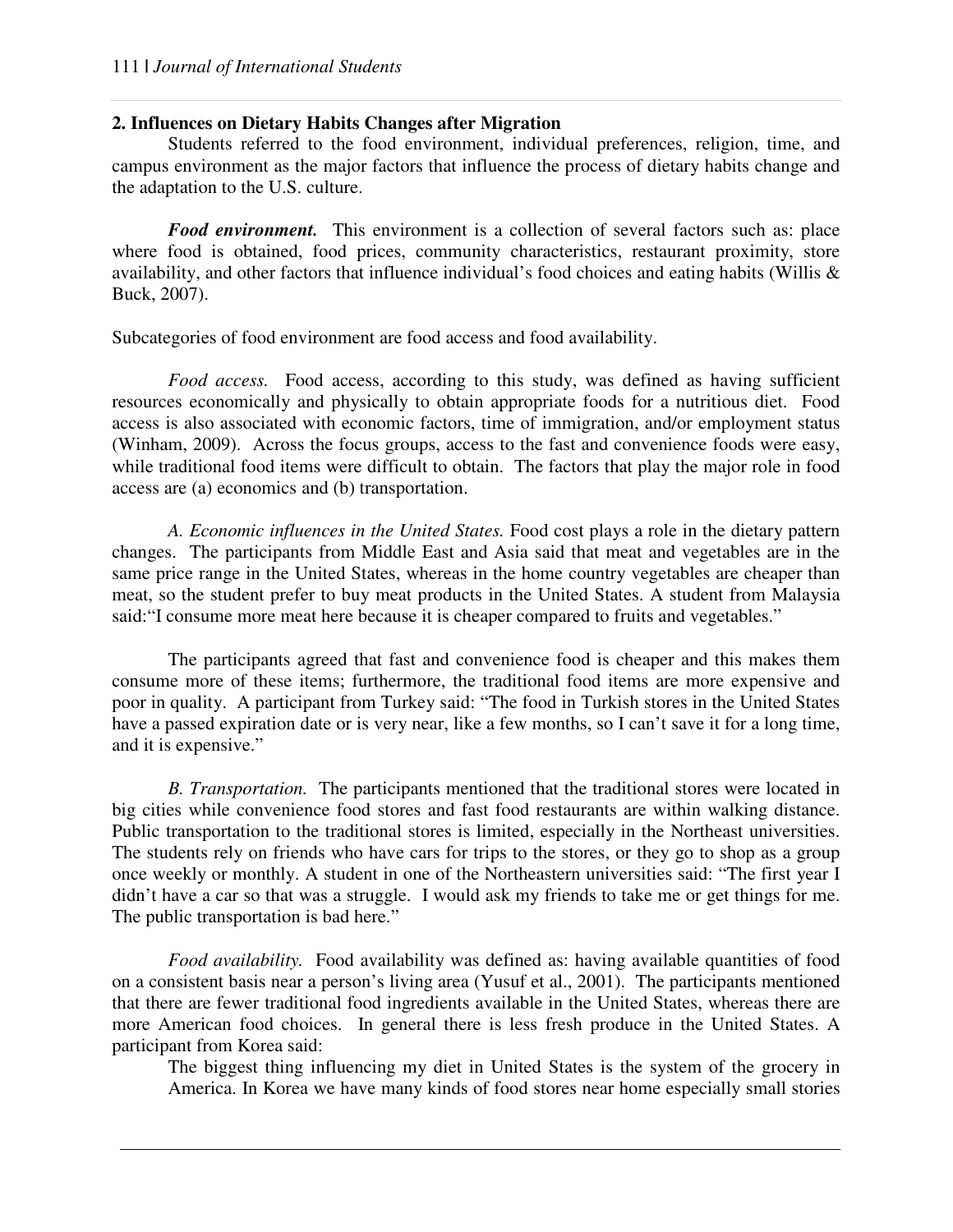for fruits and vegetables so we consumed fresh food daily. But in the United States the stores are not close by.

Across the focus groups, food availability was dependent on the area (Northeast vs. Midwest). The traditional food availability was more difficult in the Northeast than in the Midwest because the universities in the Midwest were situated in major cities. The students agreed that traditional food stores were only found in major cities (at two to three hours away). An Asian student in one of the Northeastern universities said:

There is nowhere I can get the Japanese food in Scranton, Pennsylvania. I would drive two or three hours to New Jersey or Philadelphia to get Japanese food. That's the main problem I have in Scranton.

The unavailability of traditional food made some students ask parents to ship the traditional ingredients from the home country every couple of months. A female student from Korea said: "My mother ships the ingredients from Korea to me every three to six months. Even if the shipment is expensive she still does that."

*Individual preferences***.** Every student has unique likes and dislikes concerning food. In general most prefer traditional food, a good quality product, and a variety of produce. Some of the students tried to cook traditional foods while others adapted to the U.S. culture. A male participant from Saudi Arabia said:

I tried to cook by myself, bring the recipes and bring all the spices. I never cooked before. I tried to adapt myself to United States. In the morning it can be cereal or eggs. In Saudi Arabia I never ate cereal.

*Religious influences***.** Muslim students were concerned about consuming Halal food (foods that are allowed under Islamic guidelines). Due to the limited access to the Halal food items in the United States, they are consuming fewer meats, eating less in restaurants and on campus. One of the Muslim participants in Northeastern University said:

I eat less chicken because of my religion. I can't find Halal meat here. I haven't seen any Halal food in the stores. Even in the big stores like Giant or Wal-Mart there are no Halal foods.

*Time.*Most of the students claimed that busy schedules were one of the factors that made them consume more convenient and ready to eat food. Attending classes, working, and studying, on a daily basis makes the students eat convenience foods instead of cooking or eating healthy foods. One student in one of the Midwest universities said, "There is a store near the dorm, but I don't go there because I don't have time. I must plan ahead to cook and eat healthy on a busy schedule."

*Campus environment***.** The students mentioned that the campus environment and geographical area play major roles on dietary habits changes. The students' dietary patterns changed because of the meal plans (students living in the dorm being forced to have meal plans).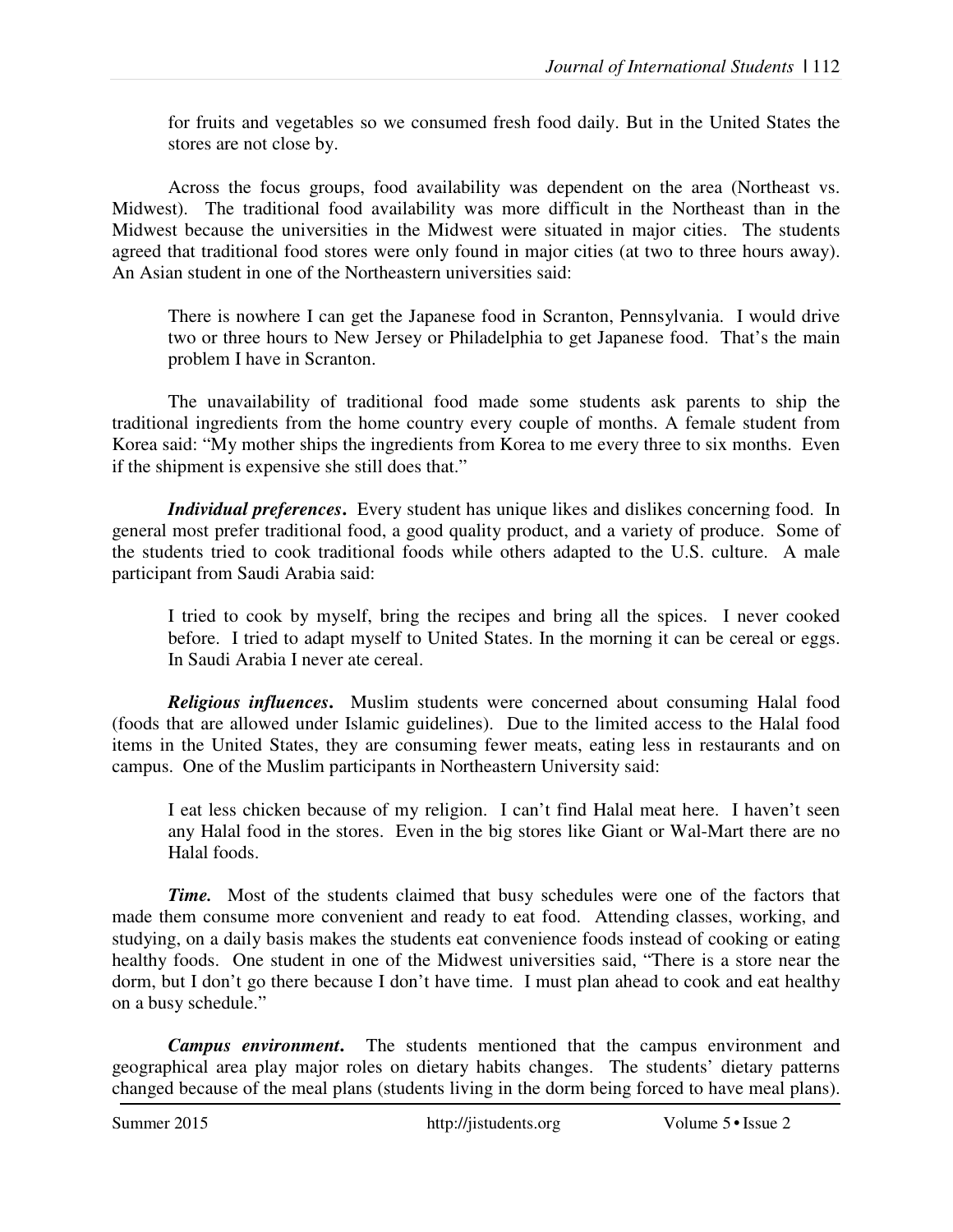Several students agreed that the buffet-like style in the cafeteria and having salt and sugar available on tables makes them consume more food on campus, and it has led to weight gain. An Asian student in one of the Northeastern universities said: "They should construct a better healthy meal plan for students. Having salt on the table allows people to keep adding more salt." The students also said that foods are more expensive on campus with less variety , " I'm trying to avoid food on campus because it is very expensive and I'm not sure about the quality."

## **3. Resistance to Changes in Dietary Patterns**

There were different factors that led to a resistance to changes in dietary behavior from a traditional diet to more of an American diet. Family structure influenced dietary change. For example, students who have a spouse with them reported fewer changes on dietary habits; while students who have children with them in the United States reported more changes in dietary habits. A female participant from Indonesia said:

I have to study and take care of my kids. I skip my breakfast because I'm busy with my kids and I don't have time. Sometimes I try to cook rice but my children don't really like rice so I will replace it.

Most of the participants see eating at home, cooking, and preparing traditional meals as a way to resist the dietary habits changes and to eat healthier. Some students prepare food when they go to work because it is cheaper and healthier. A participant said:

I prefer to bring my own food that I made to campus because it's healthier, cheaper, and traditional. When you buy chicken in the store it costs three dollars, but if you buy a sandwich it also costs 3 dollars, so if you cook by yourself you will save money that way.

Ethnic restaurants in the United States also play a role in the resistance. The participants consider the ethnic restaurants poor representations of traditional food, and they are more expensive than fast food restaurants. A student from Japan said:

For Japanese food, we don't use much salt or oil. In the United States, they use salt, oil, and sugar; they just put everything. Sometimes when I go to a Japanese restaurant it is owned by different people, not Japanese people. They just use the name of the Japanese restaurant, but how they prepare the food is totally different. That's why I don't eat there.

### **4. Consequences of Dietary Pattern Changes**

Participants in all focus groups responded that health consequences and feelings of guilt are the main consequences of dietary habit changes.

*Health consequences***.** The students reported that they are concerned about health. After the move to the United States, the participants reported a variety of health problems, including high blood pressure, increased blood glucose levels, and increased cholesterol levels (as selfreported by participants). A male student from China said: "I had to reduce my amount of sugar in the United States because my sugar level was high and my friend had problems with diabetes after he moved here."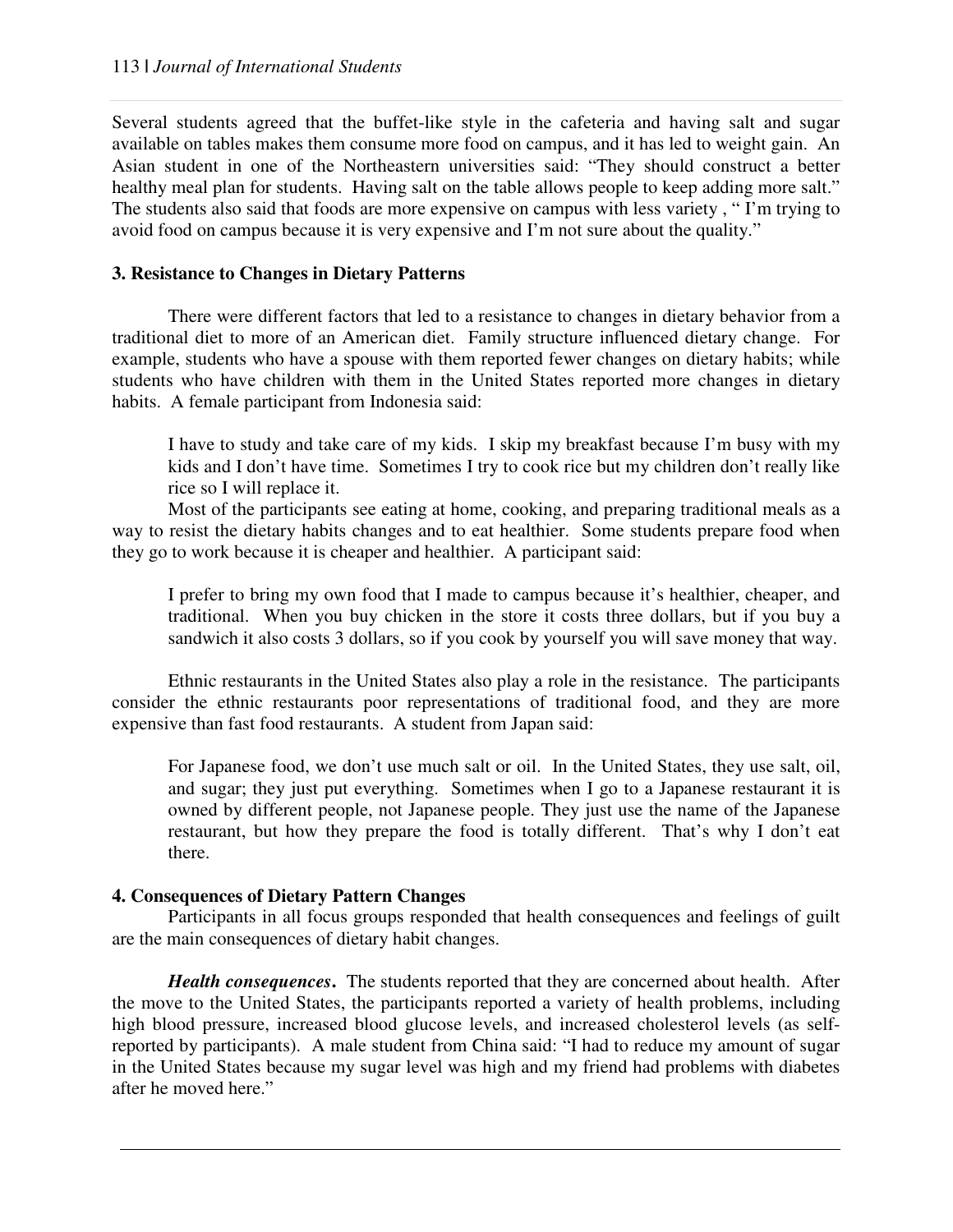The majority of the participants reported weight gain in the United States due to eating more meals, eating outside the home, and exercising less because of busy schedules and cold weather in the United States. The students confided that foods products in the United States are large in size and sweeter in general in comparison with home countries. A female student from Iraq said:

When you go to the restaurant in the United States the dish is very big; even the drinks are so big. Beverages in the United States are sweeter than in Iraq. I think that's why I gained weight; because there is a lot of food that is too sweet combined with a lack of exercise. Even if I order ice cream and I say I want one scoop, the scoop is too big.

Female student from Korea said:

The grocery stores here have big products like a gallon of milk. In Korea we only have a quarter gallon. They also have more prepared foods, which have more chemicals, and that affects my body.

The students are trying to modify eating habits to become healthier by choosing restaurants with less fried products like Subway. Some of the participants connected bad taste of food and unhealthy food to inorganic food products and the use of hormones in meat products. Male students from Indonesia said: "I'm gaining weight while I am eating healthy food because of the hormones they used in the food's processing and I do not exercise."

*Feelings of guilt***.** Several participants reported feelings of guilt in the United States due to eating more meals and consuming unhealthy food. Additionally, Muslim students felt mentally ill because of not consuming Halal food. The Halal food is not readily accessible in the United States, especially in the Northeast. A Muslim student said: "The diet will not be just better if there was more Halal, but also it will be better for our mental health as international students."

### **Discussion**

There are several changes to dietary habits such as: skipping breakfast, eating fewer fruits and vegetables, and convenience food consumption are universal among college-age students and are not specific to international or domestic students (Deshpande, Basil, & Basil, 2009; Huang, Song, Schemmel, & Hoerr, 1994). However, this study showed that there are several unique challenges such as: the limitation in the food availability and access, and consequences of dietary habit changes specifically related to international students' dietary habits as a result of adapting to the U.S. culture. In this study, the consequences of dietary changes were associated with undesirable health outcomes including weight gain, increased blood glucose levels, increased cholesterol levels, high blood pressure, and mental problems (as self-reported by participants). There are several factors that may contribute to these changes, including food environment, campus environment, time, religion, and individual preferences.

The information on factors associated with the adaptation of the international populations' diets in the United States is limited. Past research for this population has focused on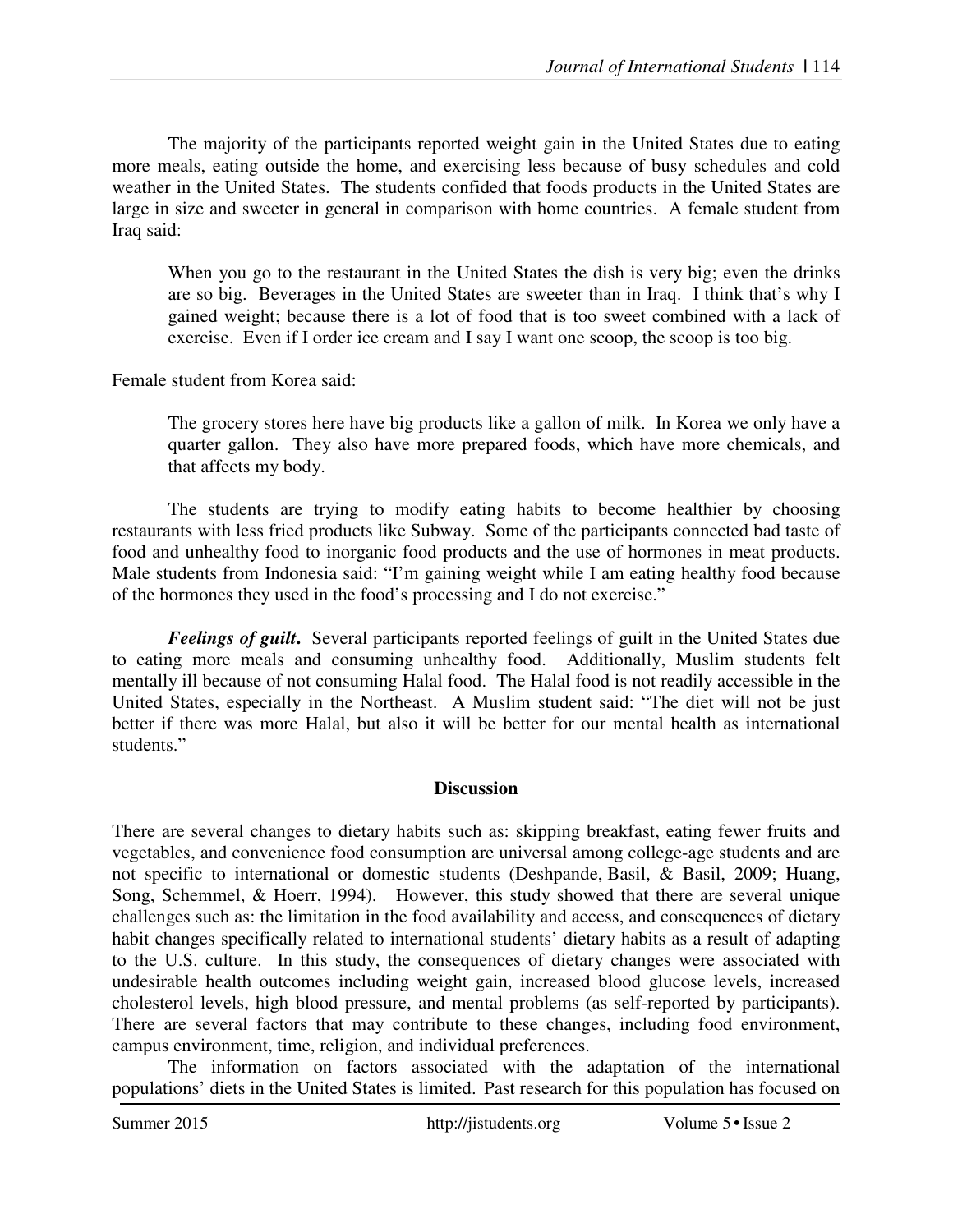the dietary habits of international students in general (Chatterjee, 2008). This was one of the few studies, to our knowledge, that examine the factors that influence the dietary habits of collegeage international students in the United States from various origins and ethnic groups.

On the basis of the study, college-age international students faced difficulties with dietary habits after moving to the United States Prior studies confirm these findings in terms of international students' dietary changes post-immigration from a diet of traditional food to more Western dietary behaviors (Brittin & Obeidat, 2011; Devine, Connors, Sobal & Bisogni, 2003; Edwards, Hartwell, & Brown, 2011; Pan, Dixon, Himburg, & Huffman, 1999; Roshania, Narayan, & Oza-Frank, 2008; Willis & Nkwocha, 2006; Yeh et al., 2008).

For example, Pan et al. (1999) collected information on changes in the dietary habits among 63 Asian students in the United States who had been in the United States at least three months before the start of the study. The study reported significant increases in the consumption of fats, snack, dairy products, and fast food. However, Pan et al. (1999) reported decrease in the number of meals consumed per day primarily because of the students' class timetables; this was not reported in our population.

Furthermore, several factors have been shown to influence the dietary intake of international students. Participants mentioned that the lack of consumption of traditional food is due to high costs, poor quality, lack of time, and limited access. These finding are consistent with earlier studies that examined the dietary intake changes post immigration (Devine, Connors, Sobal & Bisogni, 2003; Willis & buck, 2007; Yeh et al., 2008). Yeh et al. (2008) showed that the high cost of fruit and vegetables and the lack of energy and preparation-time were common barriers to consuming traditional foods among African American, Hispanic, and Caucasian international populations in North Carolina.

Lastly, findings from the sample of college-age international students of this study underscore the possible connection between dietary acculturation and health outcomes in the United States, this was supported by previous research in the United Kingdom, which surveyed 226 international postgraduate students (Edwards, Hartwell, & Brown, 2010). The findings showed that overall food neophobia increased three months post-immigration. Both Asian and European students reported small changes in eating habits. This study demonstrated that individuals showing neophobia had poor food habits with a possibility of negative health consequences due to their overall changed food consumption patterns (Edwards, Hartwell, & Brown, 2010).

Other researchers also found evidence of negative health outcomes for international populations in the United States such as excessive weight gain, obesity, food neophobia, and diabetes (Edwards, Hartwell, & Brown, 2010; Jabber, Brown, Hammad, Zhu, & Herman, 2003; Mansell, Bennett, Northway, Mead, & Moseley, 2004; McDonald, & Kennedy, 2005; Rondinelli et al., 2011; Roshania, Narayan, & Oza-Frank, 2008). However, the role of dietary acculturation on weight gain and other health measures in international students needs to be further explored.

#### **Limitations**

Several limitations associated with this study should be noted. A qualitative approach was appropriate for this study; due to the limited number of participants from only two geographical areas in the United States, cultural limitation might exist and caution must be taken when generalizing these results onto the overall international student population. However, this study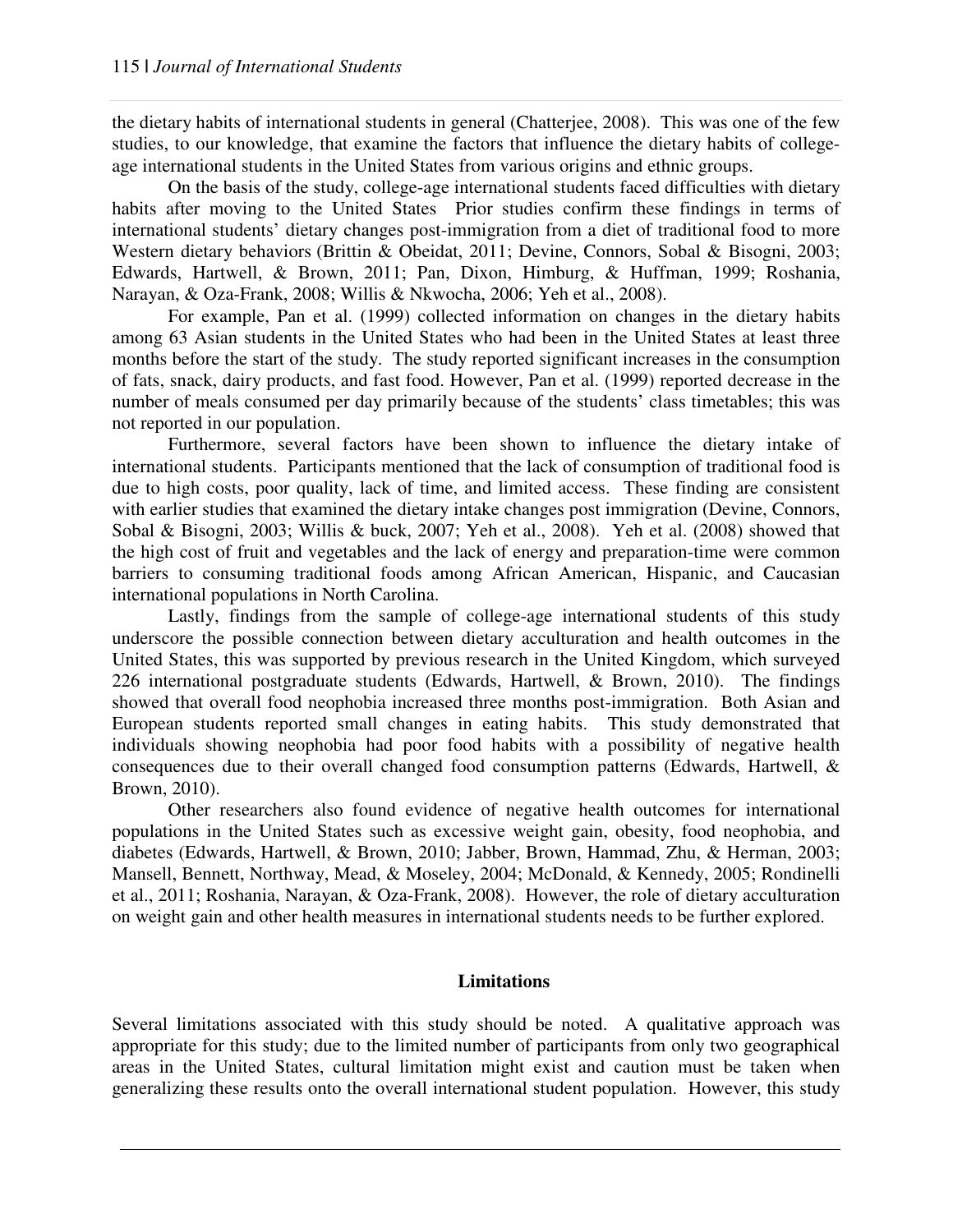could provide a framework of exploring dietary acculturation in other universities' international students. The focus group interview format enhanced data through participant interaction, but may reduce response time of individuals who are less verbal and able to share perspectives (Mansell et al., 2004).

The analysis style in this qualitative study used subjective interpretation to identify the themes; however, three independent coders were used to check for consistency and to improve reliability of findings. One of the limitations that must be considered when analyzing data is the limited ability of the participant to fully express his or her thoughts and opinions by English language. Some of the participants did not speak English as a first language. This is certainly something to consider in the future.

## **Implications for Future Practice and Research**

Knowledge of food choices and preferences as well as the factors that influence eating habits of international students from various ethnic groups is necessary in order to provide effective nutrition education and care to an increasingly diverse population (Brittin & Obeidat, 2011). The present findings could have practical implications informing the development of university policies that facilitate a healthy food environment that is culturally appropriate for international students. We believe that implementing new practices would be beneficial for both the university and the student body. The university will attract more international students and thus increase its diversity; not only the international, but also the American students could benefit from these changes. Implementing dietary programs to improve the nutritional health of students is not a unique claim to international students. The health of everyone concerned would most likely improve with implementing specific programs. Therefore, this research suggests that the university work with the food service companies to offer a wider variety of foods and more dietary options for international students such as offering Halal food items to Muslim students. Several U.S. universities have a high percentage of Muslim students, but only a few universities offer Halal food (Islamic Food and Nutrition Council of America [IFANCA], 2011). Students, even freshmen who have no choice but to live in on-campus dormitories, were not offered meals that adhered to their dietary needs (IFANCA, 2011).

It is also advised that the university bring together local farmer's markets with food service companies on campus. Ethnic food stores could be invited to participate as well; it may be beneficial for all parties to implement a system in which each store corresponds with a day of the week. This fixed schedule would help students remember when they could obtain certain traditional foods, and it would also encourage the merchants to devote one day per week to the success of this endeavor. International students would possibly benefit from having a kitchen available in their dormitories. In general, these practices would provide fresher and healthier food choices for everyone.

The university, during new student orientations and special programming throughout the semester, could increase awareness of international and ethnic food stores in addition to American grocery stores. It is important to let students of all backgrounds, especially international, know the array of available food options and be introduced to their new food environment. If not already occurring, shuttle services could be provided that incorporate routes to diverse places, including traditional stores and restaurants. Furthermore, the university could partner with area businesses in order to provide its students with more flexible meal plan spending options in which students could use the university food allotment at local grocers. This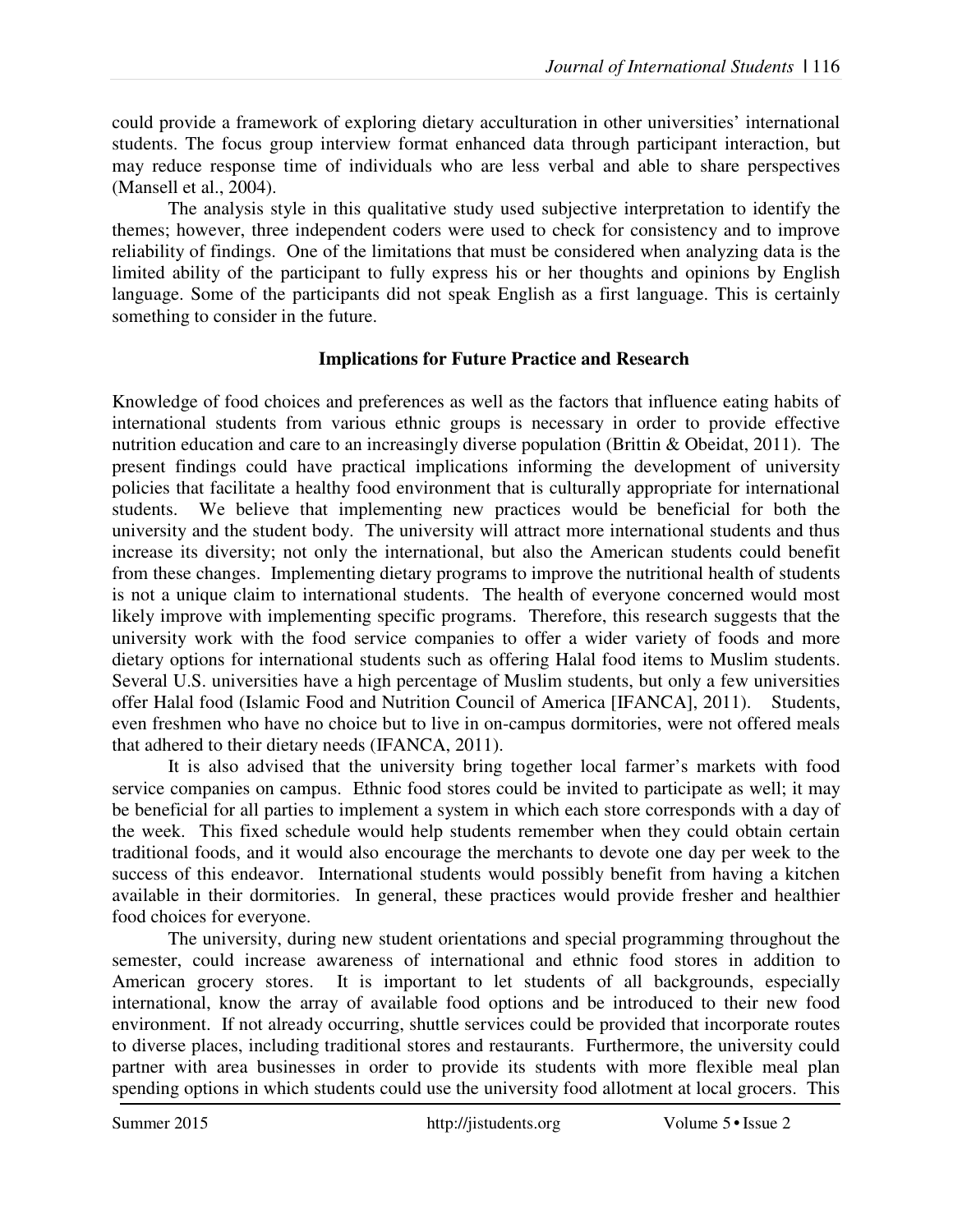could lead to increased levels of student satisfaction as students will have more varied dietary options. In turn, the university would support the local communities and economies. Carrying out these recommendations has the potential to offset negative consequences associated with the change in dietary habits of international students post-immigration.

## **Conclusion**

The international students face many dietary challenges as a result of adapting to the U.S. culture. In this study, the consequences of dietary changes were associated with undesirable health outcomes including weight gain, increased blood glucose levels, and mental problems (as self-reported by participants). There are several factors that may contribute to these changes, including campus environment, individual preferences, and food environment.

Knowledge of food practices and preferences of international students from various ethnic groups is necessary in order to provide effective nutrition education and care to an increasingly diverse population. Our findings highlight the need for university nutrition policies and nutrition service providers to recognize the real nutrition needs of the international students. However, the role of dietary acculturation on weight gain and other health measures in international students needs to be further explored.

#### **References**

- Ayala, G., Baquero, B., & Klinger, S. (2008). A systematic review of the relationship between acculturation and diet among Latinos in the United States: Implications for future research*. Journal of the American Dietetic Association, 108*(8), 1330-1344. doi:10.1016/j.jada.2008.05.009
- Bogdan, R. C., & Biklen, S. K. (2007). Qualitative research for education: An introduction to theories and methods (5th ed.). Boston, MA: Allyn & Bacon.
- Brittin, H., & Obeidat, B. (2011). Food practices, changes, preferences and acculturation of Arab students in U.S. universities. *International Journal of Consumer Studies, 35*(5), 552-559.
- Bryant, A., & Charmaz, K. ( (2007). *The sage handbook of grounded theory*. London, UK: Sage.
- Chatterjee, S. (2008). Health and dietary issues affecting eastern Europeans and Middle easterners. *California Food Guide*. Retrieved from http://www.dhcs.ca.gov/formsandpubs/publications/Pages/CaliforniaFoodGuide.aspx.
- Creswell, J. W. (1998). Qualitative inquiry and research design: Choosing among five traditions. Thousand Oaks, CA: Sage.
- Deshpande, S., Basil, M. D., & Basil, D. Z. (2009). Factors influencing healthy eating habits among college students: An application of the health belief model. *Health Marketing Quarterly*, *26*(2), 145-64.
- Devine, C., Connors, M., Sobal, J., & Bisogni, C. (2003). Sandwiching it in: Spillover of work onto food choices and family roles in low and moderate-income urban households*. Social Science & Medicine*, *56*(3), 617–630.
- Drewnowski, A., & Popkin ,B. M. (1997). The nutrition transition: New trends in the global diet. *Nutrition Reviews*, *55*(2), 31-43.
- Edwards, J., Hartwell, H., & Brown, L. (2010). Changes in food neophobia and dietary habits of international students. *Journal of Human Nutrition and Dietetics*, *23*(3), 301-311.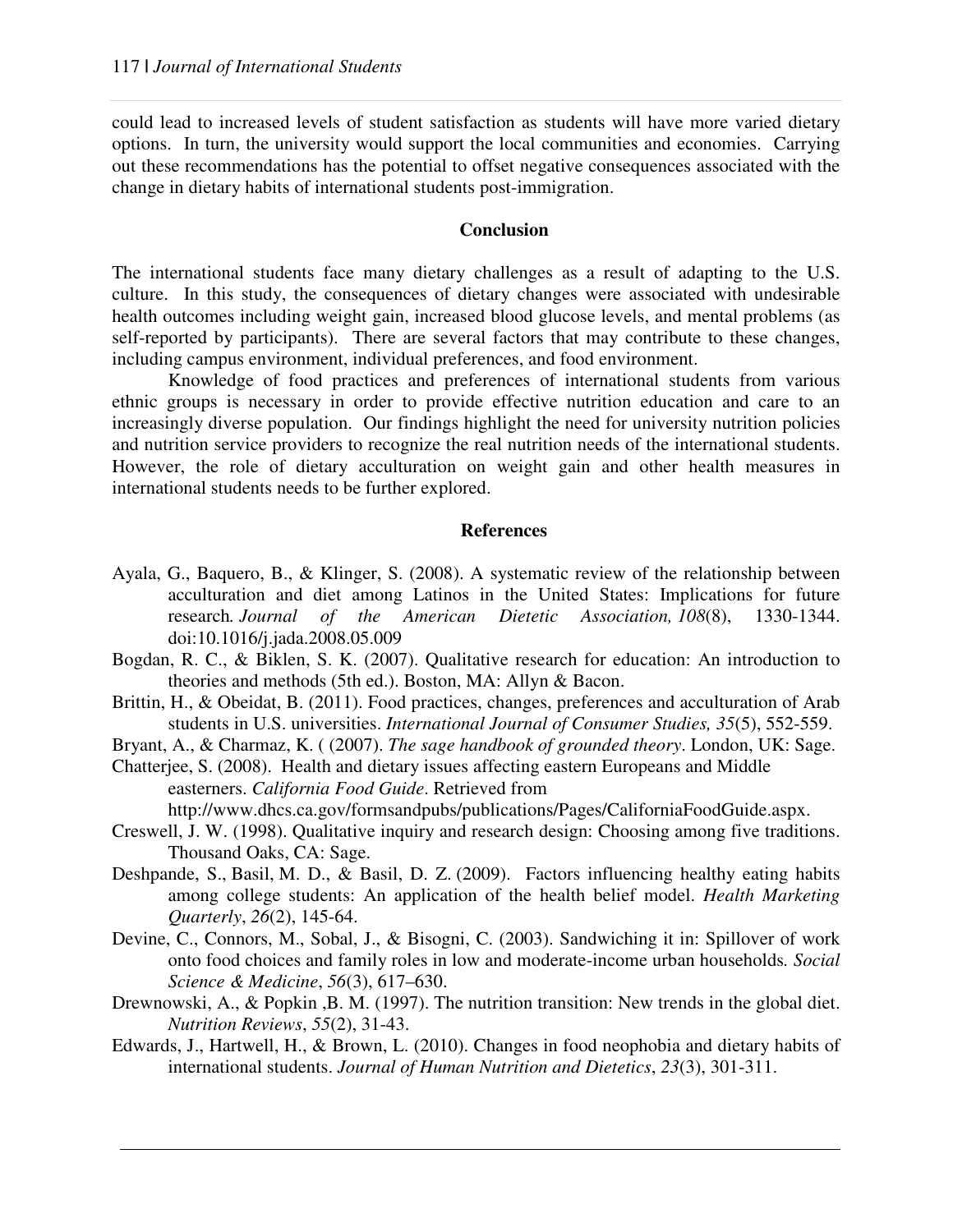- Glaser, B. G., & Strauss, A. L. (1967). *The discovery of grounded theory: Strategies for qualitative research*. Chicago, IL: Aldine Publishing Co.
- Glaser, B. G. (1992). *Emergence vs. forcing: Basics of grounded theory analysis.* Mill Valley, CA: Sociology Press.
- Glaser, B. G. (1978). *Theoretical sensitivity: Advances in the methodology of grounded theory*. Mill Valley, CA: The Sociology Press.
- Hage, J. (1972). *Techniques and problems of theory construction in sociology*. New York, NY: Wiley.
- Huang, Y., Song, W. O., Schemmel, R. A., & Hoerr, S. M. (1994). What do college students eat? Food selection and meal pattern. *Nutrition Research, 14*(8), 1143-1153.
- Islamic Food and Nutrition Council of America (IFANCA). (2011). *Halal food options in U.S. higher education campus cafeterias.* Retrieved from http://www.ifanca.org/
- Jabber, L., Brown, M., Hammad, A., Zhu, Q., & Herman, W. (2003). Lack of acculturation is a risk factor for diabetes in Arab immigrants in the US. *Diabetes Care*, *26*(7), 2010-2014.
- Lara, M., Gamboa, C., Kahramanian, M. I., Morales, L. S., & Bautista, D. H. (2005). Acculturation and Latino health in the United States: A review of the literature and its sociopolitical context. *Annual Review of Public Health, 26*, 367-97.
- Lincoln, Y., & Guba, E. G. (1986). But is it rigorous? Trustworthiness and authenticity in naturalistic observation. In D. Williams (Ed.), Naturalistic evaluation. New Directions for Program Evaluation (No. 30, pp. 73-84). San Francisco, CA: Jossey-Bass.
- Mansell, I., Bennett, G., Northway, R., Mead, D., & Moseley, L. (2004). The learning curve: The advantages and disadvantages in the use of focus groups as a method of data collection. *Nurse Researcher, 11*(4), 79-88.
- McDonald, J. T., & Kennedy, S. (2005). Is migration to Canada associated with unhealthy weight gain? Overweight and obesity among Canada's immigrants. *Social Science & Medicine*, *61*(12), 2469-2481.
- Organization for Economic Cooperation and Development (OECD). (2013). *Education at a Glance*. Retrieved from http://www.oecd.org/edu/eag2013%20(eng)-- FINAL%2020%20June%202013.pdf
- Pan, Y. L., Dixon, Z., Himburg, S., & Huffman, F. (1999). Asian students change their eating patterns after living in the United States. *Journal of the American Dietetic Association*, *99*(1), 54-57.
- Papadaki, A., Hondros, G., Scott, J. A., & Kapsokefalou, M. (2007). Eating habits of university students living at, or away from home in Greece. *Appetite, 49*(1), 169-176.
- Patil, C. L., Handley, C., & Nahayo, P. D. (2009). Unpacking dietary acculturation among new Americans: Results from formative research with African refugees. *Journal of Immigrant and Minority Health, 11*(5), 342-358.
- Renzaho, A., & Burns, C. (2006). Post-migration food habits of sub-Saharan African migrants in Victoria: A cross-sectional study. *Nutrition & Dietetics: The Journal of the Dietitians Association of Australia, 63*(2), 91–102.
- Rondinelli, A., Morris, M., Rodwell, T., Moser, K., Paida, P., Popper, S., & Brouwer, K. (2011). Under- and over-nutrition among refugees in San Diego county, California. *Journal of Immigrant and Minority Health, 13*(1), 161-168.
- Roshania, R., Narayan, K., & Oza-Frank, R. (2008). Age at arrival and risk of obesity among U.S. immigrants. *Obesity, 16*(12), 2669-2675.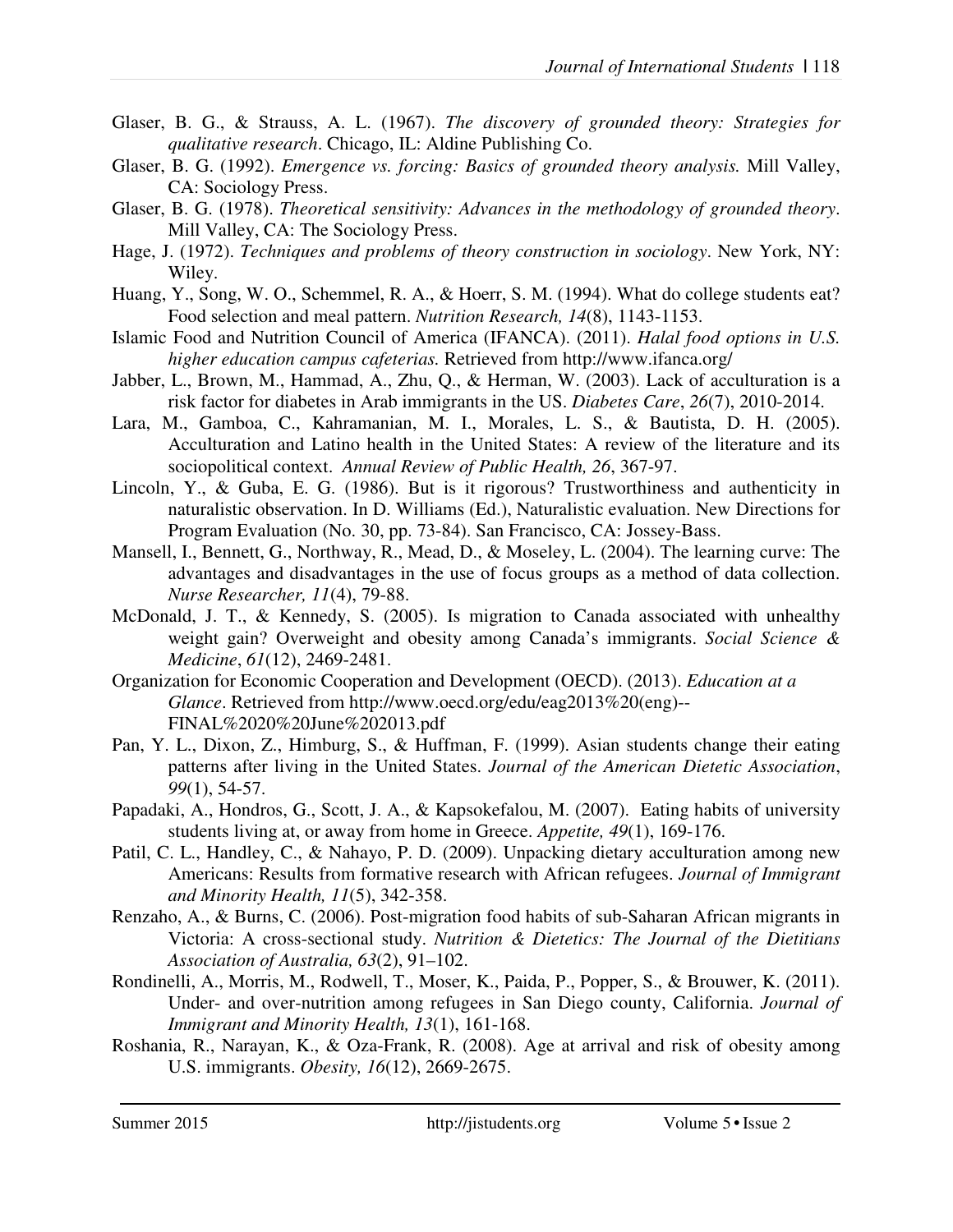- Salganik, M. J., & Heckathorn, D. D. (2004), Sampling and estimation in hidden populations using respondent-driven sampling. *Sociological Methodology, 34*, 193–240. doi: 10.1111/j.0081-1750.2004.00152.x
- Satia-Abouta, J., Patterson, R. E., Neuhouser, M. L., & Elder, J. (2002). Dietary acculturation: Applications to nutrition research and dietetics*. Journal of the American Dietetic Association*, *102*(8), 1105-1118.
- Strauss, A.L., & Corbin, J. (1990). *Basics of qualitative research: Grounded theory procedures and techniques*. Newbury Park, CA: Sage Publications.
- Strauss, A.L. (1987). *Qualitative analysis for social scientists*. Cambridge, England: Cambridge University Press.
- Trichopoulou, A., Soukara, S., & Vasilopoulou, E. (2007). Traditional foods: A science and society perspective. *Trends in Food Science & Technology, 18*(8), 420-427. doi:http://dx.doi.org/10.1016/j.tifs.2007.03.007
- Urquhart, C. (2001). An encounter with grounded theory: Tackling the practical and philosophical issues. In E. Trauth, eds*., Qualitative research in information systems: Issues and trends* (pp.104-140). Hershey, PA: Idea Group Publishing;
- Verbik, L., & Lasanowski Hobsons, V. (2007). *International student mobility: Patterns and trends.* New York, NY: World Education Services.
- Willis, M., & Nkwocha, O. (2006). Health and related factors for Sudanese refugees in Nebraska. *Journal of Immigrant and Minority Health, 8*(1), 19-33.
- Winham, D. M. (2009). Culturally tailored foods and cardiovascular disease prevention. *American Journal of Lifestyle Medicine, 3*(1), 645-685.
- Yeh, M. C., Ickes, S. B., Lowenstein, L. M., Shuval, K., Ammerman, A. S., Farris, R., & Katz, D. L. (2008). Understanding barriers and facilitators of fruit and vegetable consumption among a diverse multi-ethnic population in the USA. *Health Promotion International, 23*(1), 42-51.
- Zarkin, G. A., Dean, N., Mauskopf , J. A., & Williams, R. (1993). Potential health benefits of nutrition label changes*. American Journal of Public Health, 83*(5), 717-724.

| Questions      |                                                                        |  |
|----------------|------------------------------------------------------------------------|--|
| Dietary change | 1. Tell me about what you ate before coming to the United States?      |  |
|                | 2. What foods do you eat in the United States?                         |  |
|                | a. How do you access these foods?                                      |  |
|                | 3. How has your diet changed since you came to the United States?      |  |
|                | a. What caused this change if there was change?                        |  |
| Food access    | 1. How easy is it to obtain your food,                                 |  |
|                | a. in terms of cost,                                                   |  |
|                | b. availability, and                                                   |  |
|                | c. preparation?                                                        |  |
|                | 2. What is your perception of the cost of food in the United States in |  |
|                | general? What food do you view as being "inexpensive" or               |  |
|                | "expensive"?                                                           |  |
|                | 3. What transportation methods do you use to go to the markets where   |  |
|                | you buy your food? How often do you go?                                |  |
|                |                                                                        |  |

Appendix 1 *Focus Group Questions*